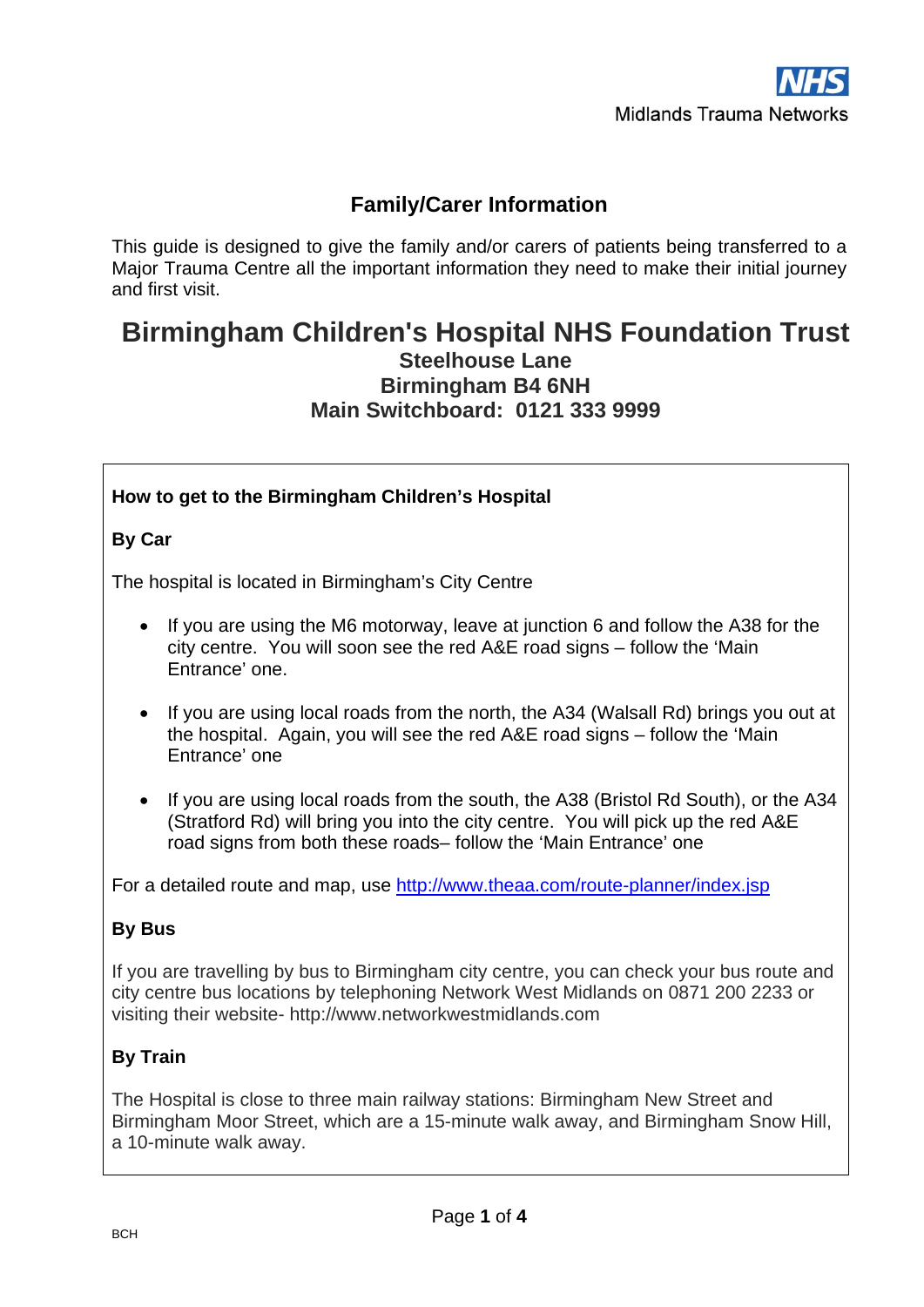For information on local rail services telephone Network West Midlands on 0871 200 2233. For information on rail routes across the UK, telephone National Rail Enquiries on 08457 48 49 50 or visit the websites below-

[http://www.networkwestmidlands.com](http://www.networkwestmidlands.com/) <http://ojp.nationalrail.co.uk/service/planjourney/search>

# **Parking**

We have three car parks, next to the hospital, all of which operate a "pay on foot" system. One is located at the front of the hospital building on Steelhouse Lane, there is a second in the multi-storey car park on Whittall Street and the third is just opposite this, in Printing House Street.

Car Parking Charges:

- Up to 1 hour  $-$  £2.00
- Up to 2 hours £4.00
- Up to 4 hours £5.00
- Up to 6 hours £6.00
- Up to 8 hours £8.00
- Between  $8 12$  hours £10.00
- Lost tickets will be charged at the full day rate of £10.00

There is also an [NCP car park](http://www.ncp.co.uk/find-a-car-park.htm?t=link&q=Whittall%20Street&via=0%23Whittall%20Street) in Whitall Street. There is some roadside parking on nearby streets, for which payment is via cash or credit/debit cards.

### **Disabled parking spaces**

- At the front of the Hospital building on Steelhouse Lane
- The multi-storey car park on Whittall Street (on the ground floor)

### **Access to into the hospital at night-time**

The main entrance door is locked at 10pm. If you require access after this time, simply use the intercom at the side of the main entrance door. Security will check who you are and let you in.

#### **Will there be staff available, able to direct family/carers to the right department?**

The Welcome Desk is located just inside the main entrance. During the day it is staffed by reception staff and at night by security staff. Both will be happy to assist you with finding the right department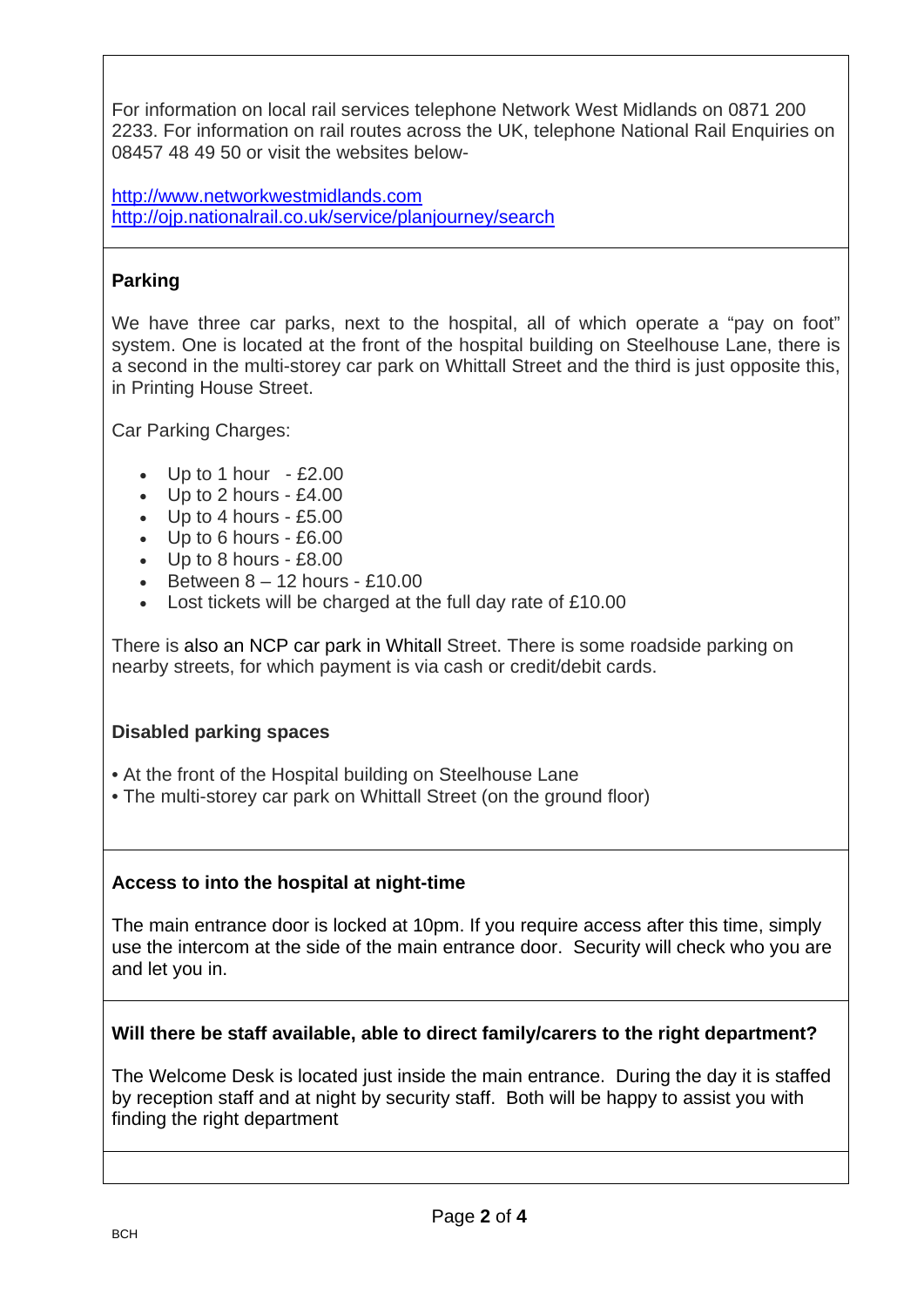#### **Relatives Accommodation**

The hospital has accommodation available for parents and carers whose children are very poorly or if there are particular considerations, such as if you're disabled or have travelled a long distance, which is free-of-charge.

If you'd like to stay in hospital accommodation tell the nurse on the ward when you first arrive and they will contact the relevant accommodation. If there isn't a room immediately available, your name will be put on a waiting list and you'll be told when a room becomes vacant.

The hospital does have reduced rates arrangements with several nearby [hotel](http://www.bch.nhs.uk/parents-and-carers/topics/where-to-stay)s.

## **Food and Drink**

The hospital does have a variety of food outlets on site:

- **The Hospital Restaurant** serves hot and cold meals, snacks and drinks Monday to Friday from 7.30 am to 7.45pm; weekends 8.00 am to 2.30 pm. It is situated downstairs from the main corridor, close to the main entrance.
- **The Hospital Café** serves coffee, tea, hot and cold snacks. It also sells confectionary and some basic shopping items and is open Monday to Friday 7.30 am to 7.00 pm; weekends 8.00 am to 7.00 pm. It is located next to the hospital's Main Reception
- **The Hospital Snack Bar** sells hot and cold drinks and snacks from 7.30 am to 2.15 pm seven days a week. It is located in the Conservatory.

Outside of the hospital, you will find a Spar which is open 24/7, a variety of restaurants, a KFC style take-away open till 2.00 am and a fish and chip shop open till after midnight

### **Wheelchair Access**

All areas can be accessed by wheelchair

#### **Interpreter Services**

The hospital provides an interpreting service to the black and ethnic minority communities who visit the hospital whose first language is not English.

Monday to Friday, between 9.00 am and 5.00 pm, we have an on-site interpreting team. They can be booked for any meetings or case reviews with your child's medical team.

Out-of-hours we access a telephone based interpreting system. The doctor or nurse will give a message to the operator, and they will relay it to you. Some areas have special phones with 2 handsets to save time passing the handset back and forth.